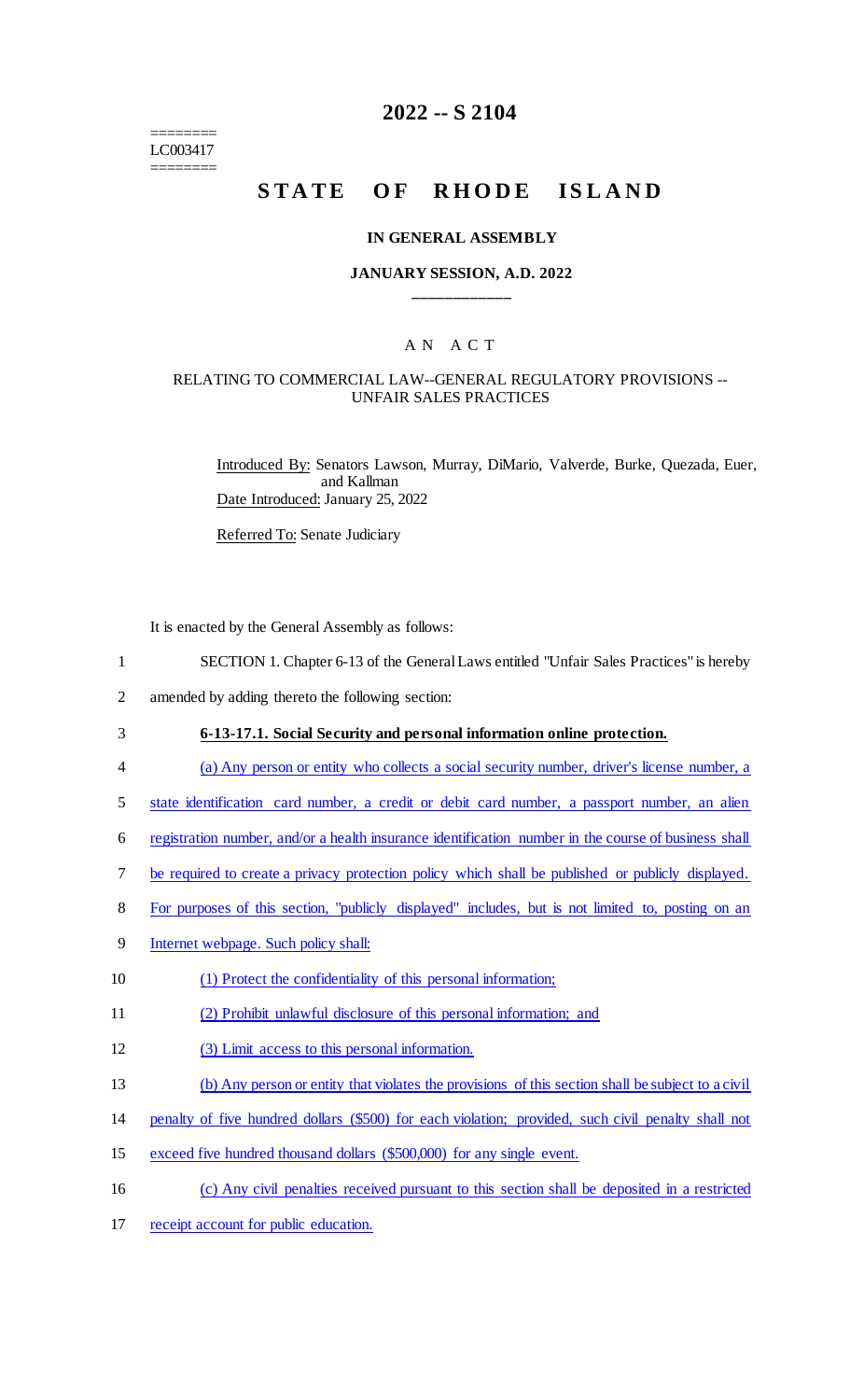======== LC003417 ========